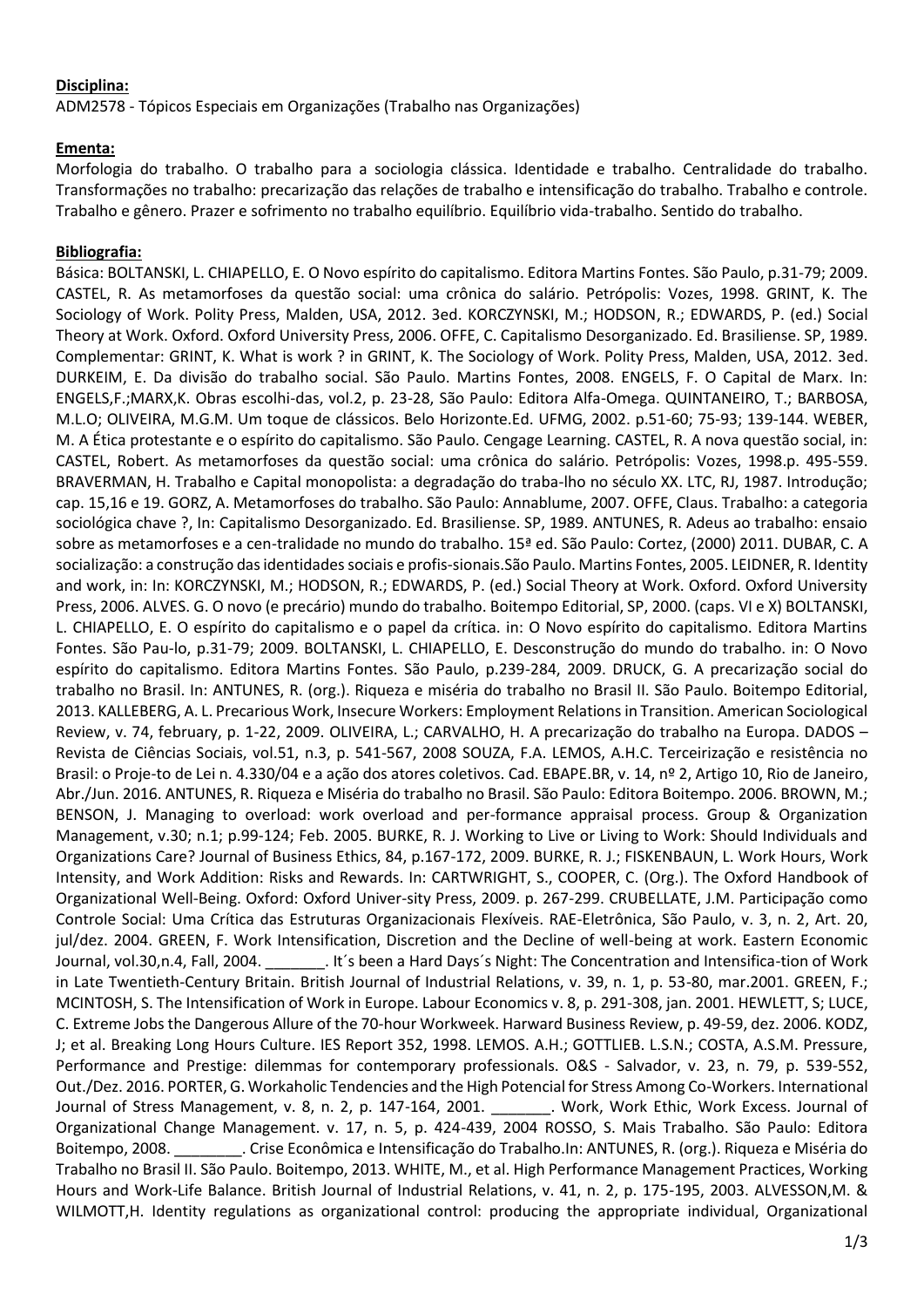Studies,21(3):539-65, 2001. DELBRIDGE, R. & EZZAMEL, M. The Strength of Difference: Contemporary Conceptions of Control, Organizations.12(5):603-618, 2005. EZZY, D. Subjectivity and the Labour Process: Conceptualising `Good Work'. Sociology, 31(3):427-444, 1997. FLEMING, P. & STURDY, A. "Just be yourself!": Towards neo‐normative control in organisations? Employee Relations, 31(6):569-583, 2009. FLEMING, P. & STURDY, A. (2011) 'Being yourself ' in the electronic sweatshop: New forms of normative control, Human Relations. 64( 2):177-200, 2011. STURDY, A.,FLEMING, P. & DELBRIDGE, R. Normative control and beyond in contemporary capitalismo. In:Thompson, P. Smith, C. Working Life: Renewing Labour Process Analysis. New York. Palgrave Macmillan, 2010. THOMPSON, P & SMITH, C. Labour Power and Labour Process: Contesting the Marginality of the Sociology of Work, Sociology,43(5):913-930, 2009. WEISKOPF, R.,LOACKER, B. "A snake's coils are even more intricate than a mole's burrow." Individualisation and Subjectification in Post-disciplinary Regimes of Work. Management Revue,17(4), Special Issue:395-419, 2006. WEISKOPF, R., MUNRO, I. Management of human capital: discipline, security and controlled circulation in HRM, Organizations.19(6):685- 702,2011. ACKER, J. Hierarchies, Jobs, Bodies: a Theory of Gendered Organizations. Gender&Society, vol.4 n.2, 1990, pp.139-158. ACKER, J. Inequality Regimes: Gender, Class and Race in Organizations. Gender & Society, Vol. 20 No. 4, August, 2006, pp. 441-464 BIROLI, F. Gênero e Desigualdades: limites da democracia no Brasil. São Paulo: Boitempo, 2018. Cap. 1: Divisão sexual do trabalho. MELO, H.P. e THOMÉ, D. Mulheres e poder: histórias, ideias, indicadores. Rio de Janeiro:FGV editora, 2018. Cap.6: As mulheres e o mundo do trabalho. DEJOURS,C. A Loucura do trabalho: estudo de psicopatologia do trabalho. São Paulo: Cortez-Oboré,1992. DEJOURS,C. ABDOUCHELI. Itinerário teórico em psicopatologia do traba-lho. In: Psicodinâmica do trabalho: contribuição da Escola Dejouriana à análise da relação prazer, sofrimento e trabalho. DEJOURS, Christophe et al. São Paulo: Atlas, 1994.p.119-145. DEJOURS,C. Subjetividade, trabalho e ação. Revista Produção, v. 14, n. 3, p. 027-034, Set./Dez. 2004. DEJOURS,C. Entre o desespero e a esperança: como reencantar o traba-lho? Revista Cultura, n.139, 2009. LOURENÇO, C.D.S; FERREIRA, P.A.; BRITO, M J. O significado do trabalho para uma executiva: a dicotomia prazer e sofrimento. Organizações em Contexto, v. 9, n. 17, jan/jun. 2013. MARTINS, A. A. V.; HONÓRIO, L. C. Prazer e Sofrimento - Docente em uma Instituição de Ensino Superior Privada em Minas Gerais. O&S, v. 21, n. 68, p. 835-852, 2014. MENDES, A. M. B. Psicodinâmica do Trabalho: teoria, método e pesqui-sas. São Paulo: Casa do Psicólogo, 2007. MENDES, A. M. B.; VIEIRA, A. P.; MORRONE, C. F. Prazer, sofrimento e saúde mental no trabalho de teleatendimento. RECADM, v. 8, n. 2, p. 151-158, 2009. MENDES, L. et al. A Dialética Prazer/Desprazer no Trabalho: Vivências de Significado e Sofrimento no Trabalho de Professor Universitário. XXX ENANPAD, Anais, Salvador, set.2006. ALLEN, T.D.; HERST, D.E.;BRUCK, C.S.SUTTON, M. Consequences associated with work-to-family conflict; a review and agenda for future re-search. Journal of Occupational Health Psychology, 5, p.278-308, 2000. APPELBAUM, E.; BAILEY, T.; BERG, P.; KALLEBERG, A. Organizations and the intersection of work and family: a comparative perspective. The Oxford Handbook of Work & Organization. Oxford. Oxford University Press, 2010. CLARK, S. C. Work/family border theory: A new theory of work/family bal-ance. Human relations, v. 53, n. 6, p. 747-770, 2000. EBY, L. T., CASPER, W. J., LOCKWOOD, A., BORDEAUX, C., & BRINLEY, A. Work and family research in IO/OB: Content analysis and review of the literature (1980–2002). Journal of Vocational Behavior, 66, 2005, pp. 124- 197. GREENHAUS, J. H., ALLEN, T. D., & SPECTOR, P. E. Health consequences of work-family conflict: The dark side of the work-family interface. In P. L. Perrewé & D. C. Ganster (Eds.), Employee health, coping and methodologies (pp. 61- 98). Emerald Group Publishing Limited.,2006. GREENHAUS, J.; COLLINS, K.; SHAW, J. The relation between work–family balance and quality of life. Journal of vocational Behavior Vol 63, pp 510–531, 2003. GREENHAUS, J.; POWELL, G.N. When work and family collide: deciding between competing roles demands. Organizational Behavior and Human Decision Processes, 90, p.291-303, 2003. GREENHAUS, J. H., & POWELL, G. N. When work and family are allies: A theory of work–family enrichment. Academy of Management Review, 31(1), pp.72-92, 2006. GREENHAUS, J.; BEUTEL, N.J. Sources of Conflict between work and family roles. Academy of Management Review, vol.10,n.1, p.76-88,1985. GUEST, D. Perspectives on the study of work-life balance. Social Science Information, Vol 41(2), pp 255-279, 2002. MCMILLAN, Heather S.; MORRIS, Michael Lane; ATCHLEY, E. Kate. Constructs of the work/life interface: A synthesis of the literature and introduction of the concept of work/life harmony. Human Resource Development Review, v. 10, n. 1, p. 6-25, 2011. POELMANS, S.; ODLE-DUSSEAU, H.; BEHAM, B. Work-life balance: individual and organizational strategies and practices. In: CARTWRIGHT, S.; COOPER, C.L. (eds.) Handbook of Organizational Well-Being. Oxford. Oxford University Press, 2009. TSIONOUA, T.; KONSTANTOPOULOS, N. The complications and challenges of the workfamily interface: A review paper. Social and Behavioral Sciences 175, pp. 593 – 600, 2015. ARVEY, R.D., HARPAZ, I., & LIAO, H. Work centrality and post-award work behavior of lottery winners. Journal of Psychology, 138 (5), 404-420, 2004. ARDICHVILI, A. The Meaning of Working and professional development needs of employees in a post-communist country. International Journal of Cross Cultural Management, 5(1), 105-119, 2005. BENDASSOLLI, P., GONDIM, S. M. G. Significados, sentidos y función psicológica del trabajo: Discusión de esta tríada conceptual y sus desafíos metodológicos. Avances en Psicología Latinoamericana, 32(1), 131-147, 2014. DRENTH, P.J.D. Work Meanings: A Conceptual, Semantic and Develop-mental Approach. In: S. A. Ruiz Quintanilla (Guest-Editor). Work centrality and Related Work Meanings. Special Issue of the European Work and Or-ganizational Psychologist, 2/3, 125-133, Hove